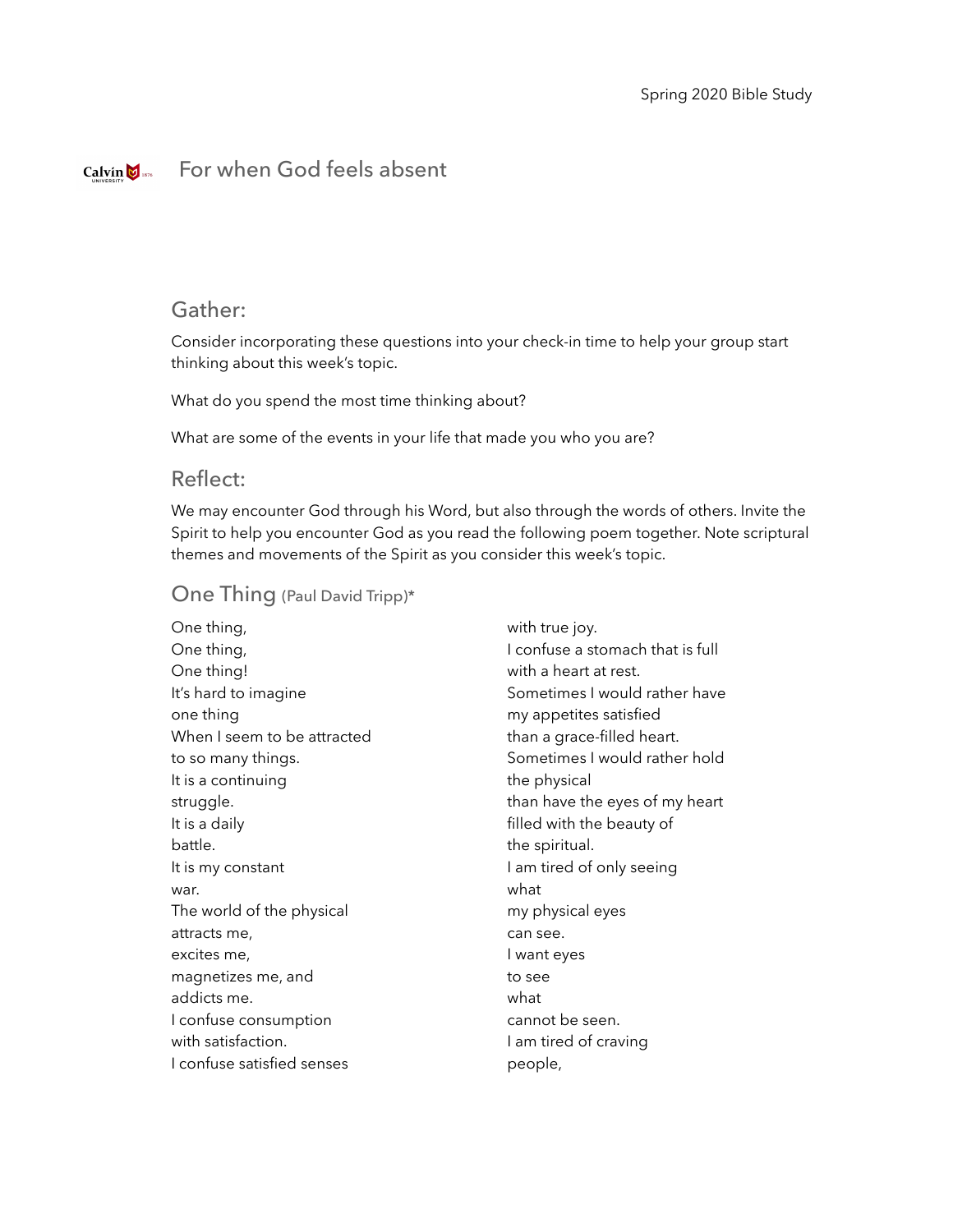possessions, locations, circumstances, positions, experiences, appearances.... Somewhere in my heart, I know that only you satisfy. Deep in my heart, I want you to be enough. I must quit moving, running, driving, pursuing, consuming. I need to stop. I need to be quiet. I need to sit in the seat of grace and wait, and wait, until these blind eyes see, until this cold heart craves the one beauty that satisfies - the one beauty that is you.

# Connect:

Choose one or more of the following scriptures to read together. How is reading these scriptures the same or different from reading the poem? How is God reflected differently or similarly?

Psalm 42

#### Respond:

Take time together to think about how you have encountered God in community, the words of others, and in scripture. Consider the following questions or activities to conclude your time together.

How do you/have you heard from God? Where do you see/encounter God in the world?

Would your life look different if you felt God being near to you?